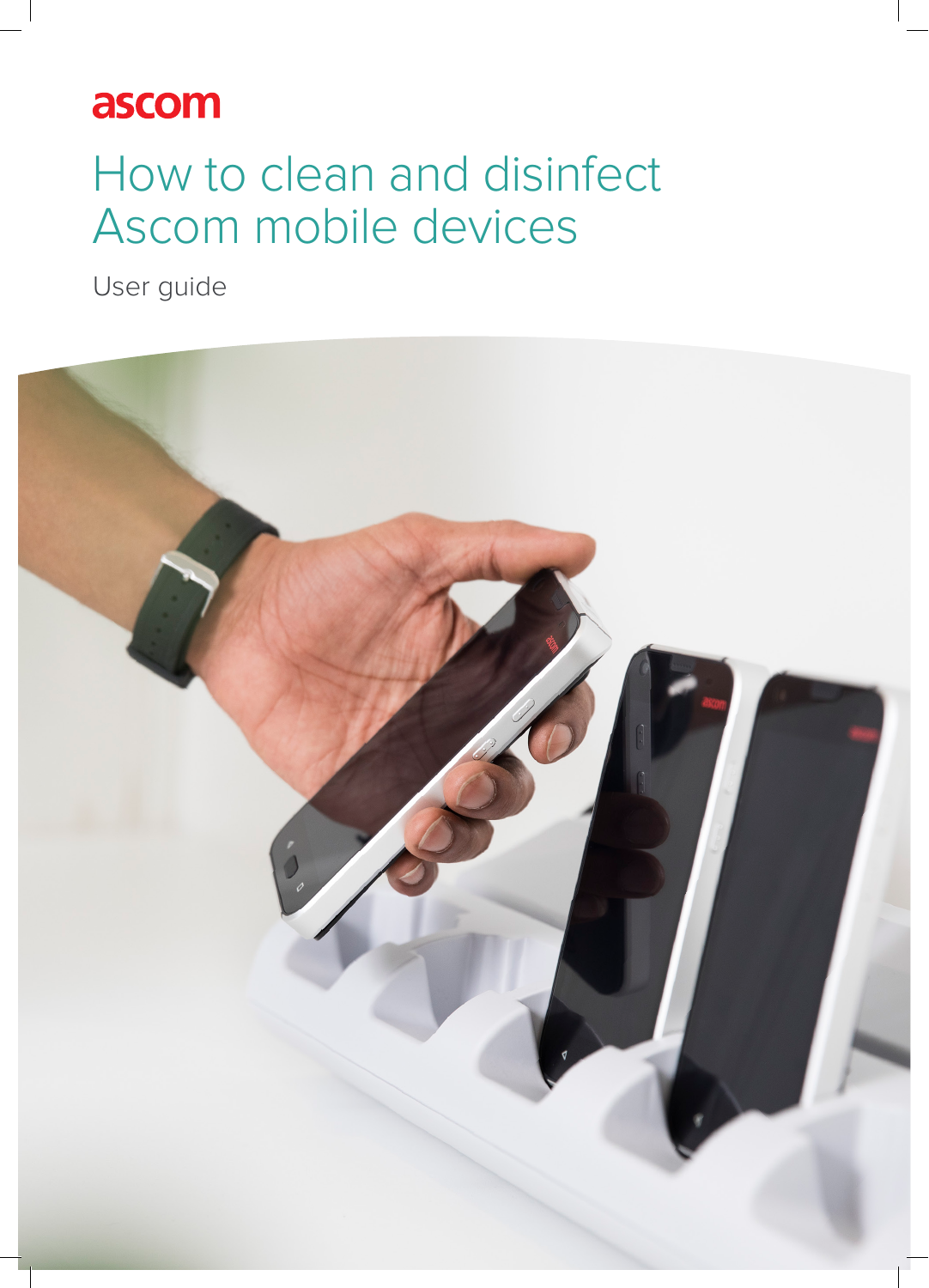

*Unlike consumer-grade mobile handsets, Ascom mobile devices are purposebuilt for healthcare, manufacturing, enterprise, retail and other high-performance work environments.* 

*Our handsets are tested with different cleaning and disinfection products and, below, is a list of approved solutions that will not harm the devices, while adhering to stringent cleaning protocols.*

#### **Cleaning instructions**

- Before cleaning the device, your hands should be cleaned.
- You may use liquid disinfection solutions or cleaning wipes. Avoid cleaning and disinfection solutions containing skin moisturizing or corrosive components.
- Before disinfection, pre-clean the device to remove dirt with a cloth moistened with a mild soap solution.



## Chemical Resistance

#### **Cleaning and disinfection for Ascom handsets 914T/D, AMIE/CHAT, DH7, DH6, DH5, SH1 and SH2.**

The different Ascom handsets have various protection grades against water, IP classes, and the handset must not be exposed to more fluid than the IP-class allows.

Before disinfection the handset should be cleaned from dirt and biomass with a cloth moistened with a mild soap solution.

The Chemical test was split into two different testing methods, one using liquid solutions and the other using wipes.

## ascom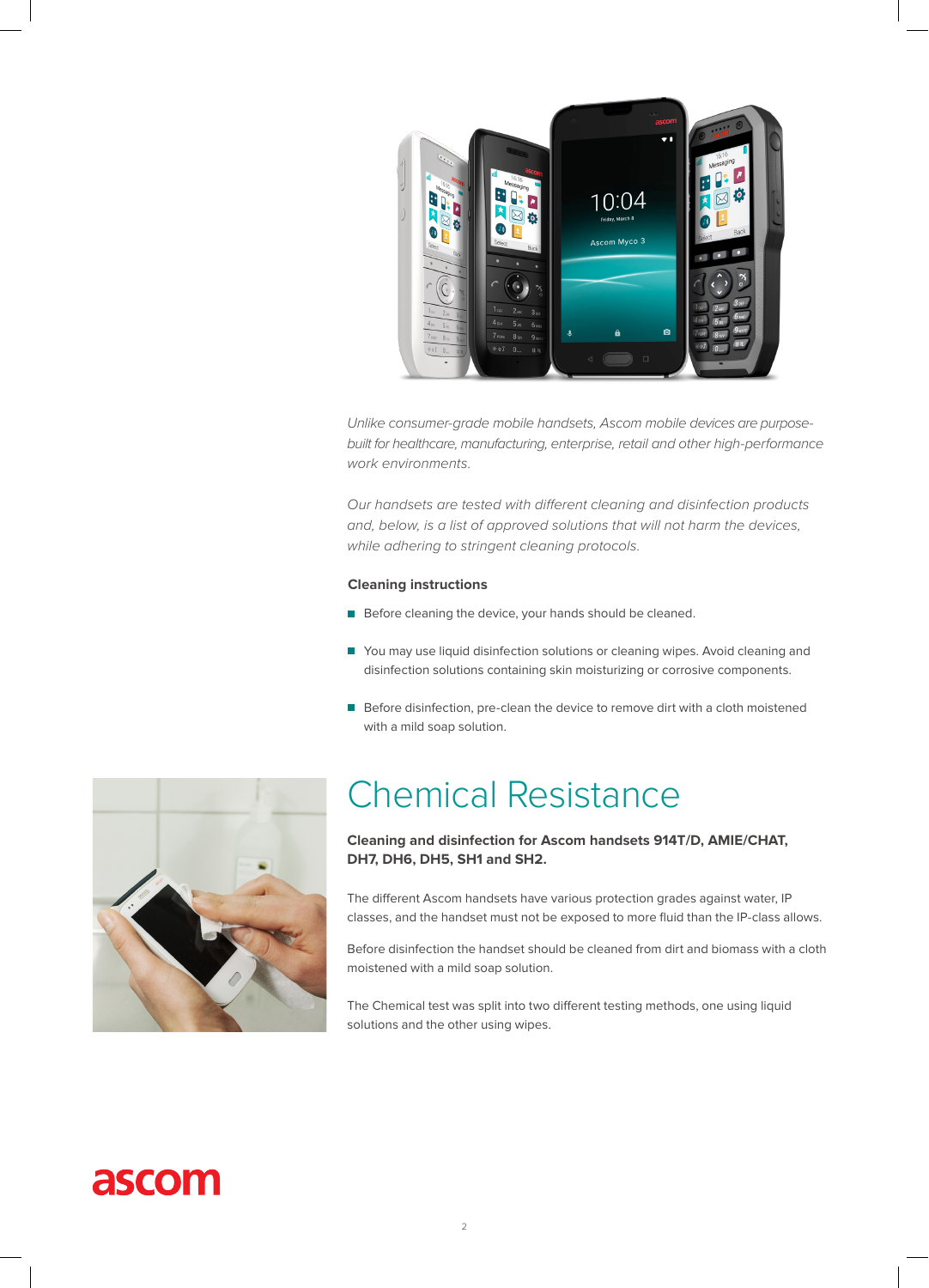### Liquid disinfection solution

The liquid disinfection solution should be applied carefully with a non-abrasive cloth, extensive rubbing during cleaning/ disinfection might cause surface damages to the handset. Even though the handset is resistant against the used solvent, the handset might have absorbed substances from e.g. skin moistures, cosmetics or food during its life.

These substances can have a surface softening effect on the handset that will make them more sensitive for abrasion. Cleaning and disinfection solutions containing skin moisturizing and/or corrosive components should be avoided. For disinfection of Ascom handsets the following liquid solutions may be used:

| <b>LIQUID DISINFECTION</b><br><b>SOLUTION</b>                            | <b>914T</b><br>914D       | A71/A51<br><b>AMIE/CHAT</b> | <b>D41</b><br>DH <sub>3</sub> | <b>D43</b><br>DH6     | D61/I62<br>DH4/WH1 | D63/I63<br>DH7/WH2 | <b>D81</b><br>DH <sub>5</sub> | <b>MYCO 1/2</b><br>SH <sub>1</sub> | MYCO <sub>3</sub><br>SH <sub>2</sub> |
|--------------------------------------------------------------------------|---------------------------|-----------------------------|-------------------------------|-----------------------|--------------------|--------------------|-------------------------------|------------------------------------|--------------------------------------|
| Ethanol 85%<br>Sporadic disinfections                                    | $\boldsymbol{\mathsf{X}}$ | $\mathsf X$                 | X                             | X                     | $\mathsf X$        | X                  | $\mathsf X$                   | $\mathsf X$                        | X                                    |
| Ethanol 85%<br>Daily disinfections                                       | $\mathsf X$               | $\mathsf X$                 |                               |                       | $\mathsf{X}^*$     | $\mathsf X$        | $\mathsf X$                   | $\mathsf X$                        | $X^{**}$                             |
| Sodium Hypochlorite 5%<br>Daily disinfection                             |                           | $\mathsf X$                 |                               |                       |                    |                    |                               |                                    |                                      |
| Hydrochloric Acid, 3%<br>Sporadic disinfections                          |                           | $\mathsf X$                 |                               |                       |                    |                    |                               |                                    |                                      |
| Virkon S 1%<br>Daily disinfections                                       | X                         | $\mathsf X$                 | X                             | $\mathsf X$           | $\mathsf X$        | $\mathsf X$        | $\mathsf X$                   | $\mathsf X$                        | $\mathsf X$                          |
| Perasafe<br>Lanxess                                                      |                           |                             |                               |                       |                    |                    |                               |                                    | $\mathsf X$                          |
| Actichlor Plus 0,1% Chlorine<br>Daily disinfections                      |                           |                             |                               |                       |                    | $\mathsf X$        | $\mathsf X$                   | $\mathsf X$                        | $\mathsf X$                          |
| Aseptix $(H_2O_2)$<br>Daily disinfections                                |                           |                             | $\mathsf X$                   | $\mathsf X$           | $\mathsf X$        | $\mathsf X$        | $\mathsf X$                   | $\mathsf X$                        | $\mathsf X$                          |
| Chlorhexidin 0,5mg/Ml<br>Sporadic contact                                |                           | $\mathsf X$                 | $\mathsf X$                   | $\boldsymbol{\times}$ | $\mathsf X$        | $\mathsf X$        | $\mathsf X$                   | $\mathsf X$                        | $\times$                             |
| Chlorhexidin 0,5mg/Ml<br>Daily disinfections                             |                           |                             |                               |                       |                    | $\mathsf X$        |                               |                                    | $\mathsf X$                          |
| Isopropyl / Isopropanol 85%<br>Daily disinfections                       | $\mathsf X$               | $\mathsf X$                 |                               |                       |                    | $X^{**}$           | $\mathsf X$                   | $\mathsf X$                        | $\mathsf{X}^{**}$                    |
| Dax ytdesinfektion<br>Plus (isopropanol 30 - 45%)<br>Daily disinfections | $\boldsymbol{\mathsf{X}}$ | $\mathsf X$                 |                               |                       |                    | $\mathsf X$        |                               | $\mathsf X$                        | $X^{**}$                             |
| Lifeclean surface<br>disinfection                                        |                           |                             |                               |                       |                    |                    |                               |                                    | $\mathsf X$                          |

**x\***, Modes of d61/i62 produced before 2013-02-06 might be damaged by prolonged and frequent contact with 85% ethanol, due to old revision of display protection window.

**x\*\***, The sticker Logotype on the handset clip come loose. No other cosmetic or physical damages occur.

**Actichlor Plus, Chlorhexidin and Virkon S** have a slightly corrosive effect and should be used with carefulness especially on phones with low IP sealing level.



#### **Different cleaning frequencies:**

- **Daily disinfections:** Up to five disinfection processes per day during the products life time.
- **Sporadic disinfection:** One disinfection process per week during the Ħ products life time.

*Level of cleaning actions performed on the phone is depending on the user's preferences, there are concealed spaces on handsets that might require disassembly of lids etc. The final result is strongly relying on the users own procedures, for which Ascom cannot take responsibility for.*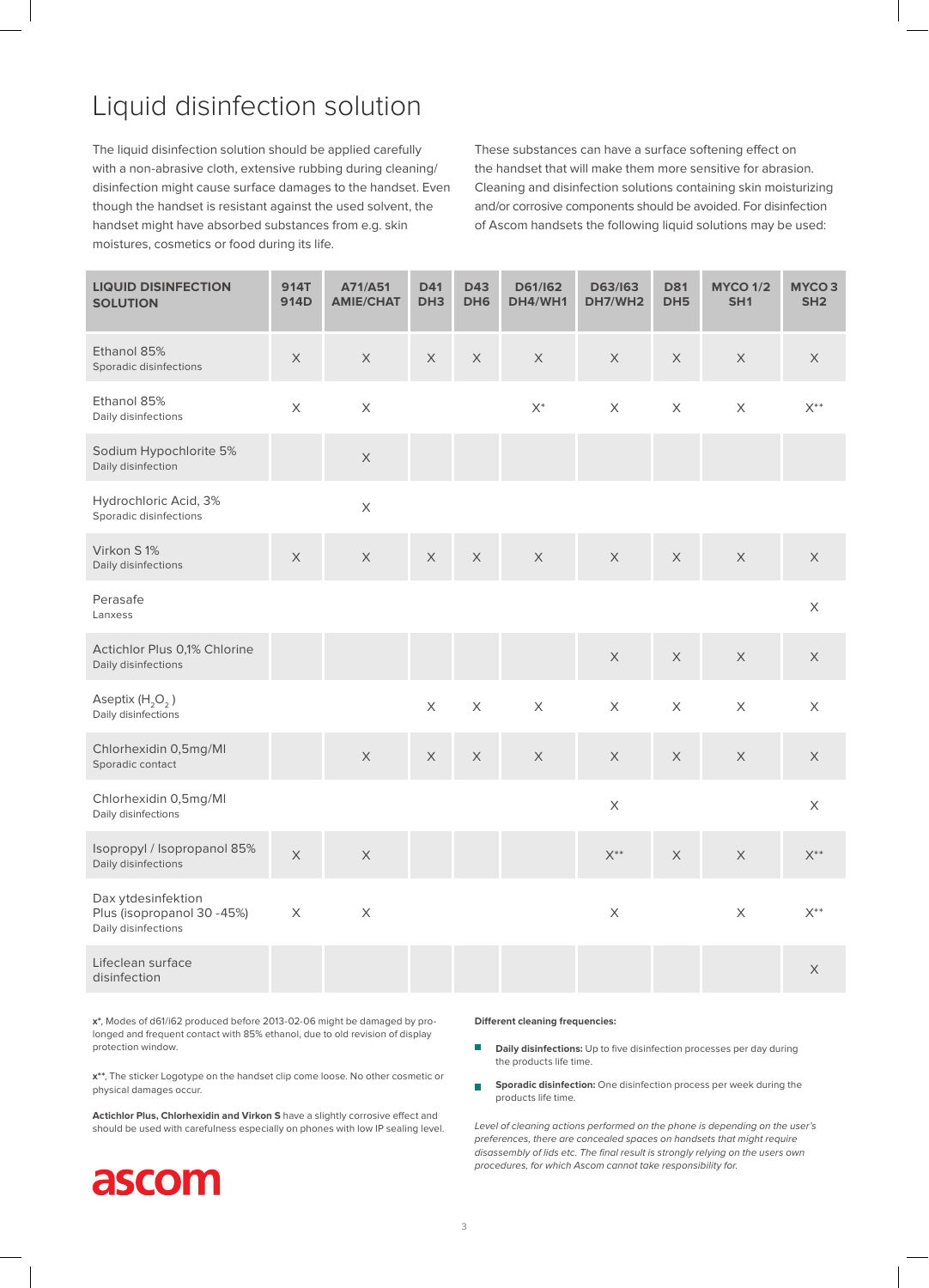### Cleaning wipes

The disinfection solution should be applied carefully using the presoaked wipes inside the cleaning canister, extensive rubbing during cleaning/disinfection might cause surface damages to the handset. Even though the handset is resistant against the used solvent, the handset might have absorbed substances from e.g. skin moistures, cosmetics or food during its life.

These substances can have a surface softening effect on the handset that will make them more sensitive for abrasion. Cleaning and disinfection solutions containing skin moisturizing and/or corrosive components should be avoided.

For disinfection of Ascom handsets the following cleaning wipes may be used:

| <b>CLEANING WIPES</b>                                           | <b>914T</b><br>914D | A71/A51<br><b>AMIE/CHAT</b> | <b>D41</b><br>DH <sub>3</sub> | <b>D43</b><br>DH <sub>6</sub> | D61/I62<br>DH4/WH1 | <b>D63</b><br>DH <sub>7</sub> | <b>D81</b><br>DH <sub>5</sub> | <b>MYCO 1/2</b><br>SH <sub>1</sub> | MYCO <sub>3</sub><br>SH <sub>2</sub> |
|-----------------------------------------------------------------|---------------------|-----------------------------|-------------------------------|-------------------------------|--------------------|-------------------------------|-------------------------------|------------------------------------|--------------------------------------|
| PDI Super Sani-Cloth (Purple)                                   |                     |                             |                               |                               |                    | $\mathsf X$                   |                               | $\mathsf X$                        |                                      |
| PDI Sani-Cloth Plus (Red)                                       |                     |                             |                               |                               | $\mathsf X$        | $\mathsf X$                   |                               | $\mathsf X$                        |                                      |
| PDI Sani-Cloth Bleach (Orange)                                  |                     |                             |                               |                               | $\times$           | $\times$                      |                               | $\times$                           | $\times$                             |
| PDI Sani-Cloth HB (Green/blueish)                               |                     |                             |                               |                               | $\times$           | $\times$                      |                               | $\mathsf X$                        |                                      |
| PDI Sani-Cloth AF3 (Gray)                                       |                     |                             |                               |                               | $\times$           | $\times$                      |                               | $\mathsf X$                        | $\times$                             |
| PDI Sani-Cloth AF (White)                                       |                     |                             |                               |                               | $\mathsf X$        | $\times$                      |                               | $\mathsf X$                        |                                      |
| Certol Prospray                                                 |                     |                             |                               |                               | $\mathsf X$        | $\mathsf X$                   |                               | $\mathsf X$                        |                                      |
| Clorox Hydrogen Peroxide (Green)                                |                     |                             |                               |                               |                    | $\times$                      |                               | $\mathsf X$                        |                                      |
| <b>Clorox Disinfecting Wipes</b>                                |                     |                             |                               |                               | $\times$           | $\times$                      |                               | $\mathsf X$                        | $\times$                             |
| CaviWipes and CaviWipes XL                                      |                     |                             |                               |                               | $\mathsf X$        | $\times$                      |                               | $\mathsf X$                        | $\mathsf X$                          |
| Cal Tech Dispatch (with bleach)                                 |                     |                             |                               |                               | $\times$           | $\mathsf X$                   |                               | $\mathsf X$                        |                                      |
| Tuffie 5 Universal Sanitising Wipes                             |                     |                             |                               |                               |                    |                               |                               | $\mathsf X$                        | $\mathsf X$                          |
| <b>Clinell Universal wipes</b>                                  |                     |                             |                               |                               |                    |                               |                               | $\mathsf X$                        | $\times$                             |
| <b>ECOLAB Incidin OxyWipe-S</b><br>(replaces Aseptix $H_2O_2$ ) |                     |                             |                               |                               |                    |                               |                               |                                    | $\mathsf X$                          |
| Hartmann, Bacillol AF                                           |                     |                             |                               |                               |                    |                               |                               |                                    | $\mathsf{X}^{**}$                    |
| Hartmann, Bacillol 30                                           |                     |                             |                               |                               |                    |                               |                               | $\mathsf X$                        | $X^{**}$                             |

**x\*\***, The sticker Logotype on the handset clip come loose. No other cosmetic or physical damages occur.